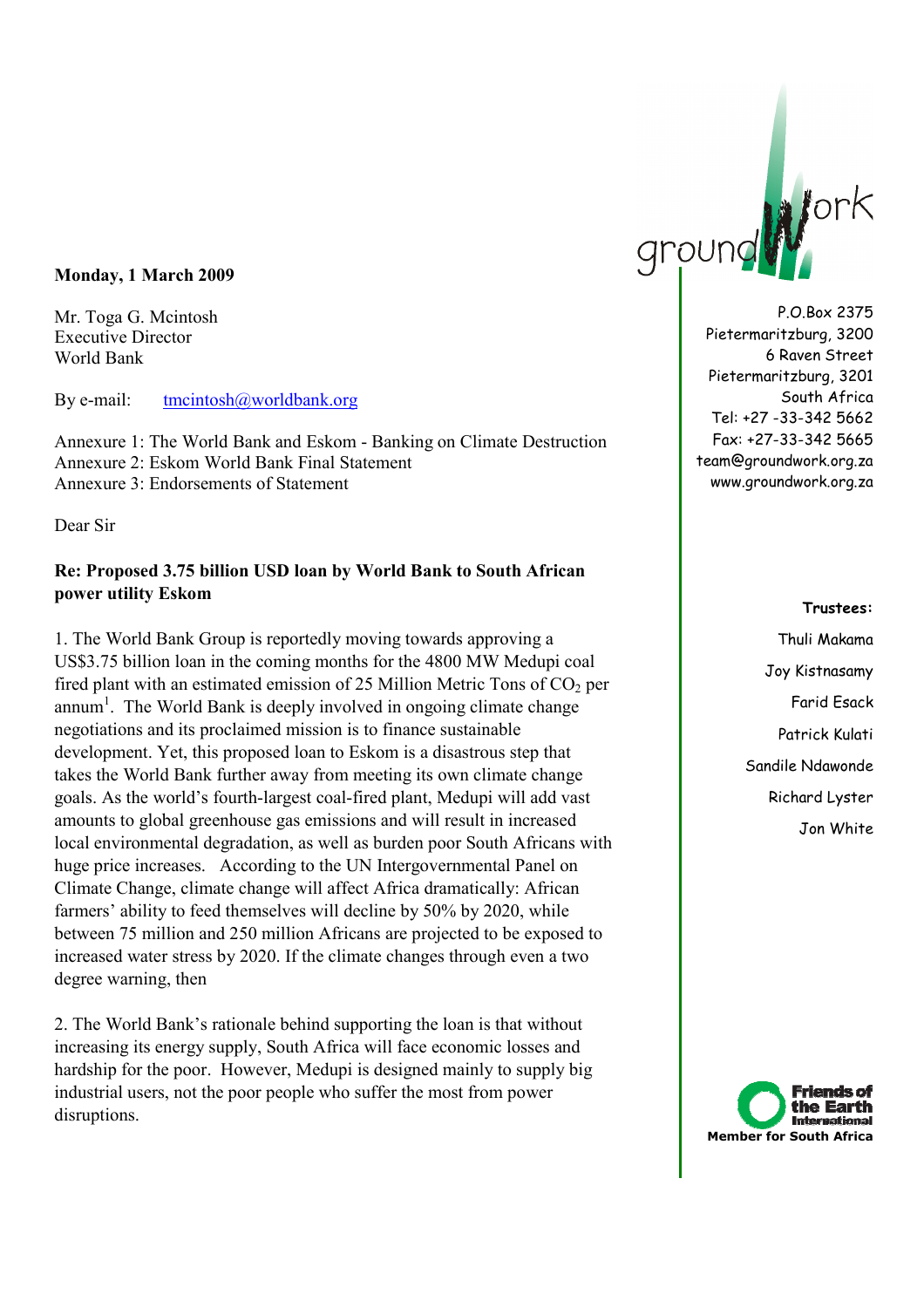Their current consumption level is less than 5% of the electricity grid, in contrast to the 38 largest corporations which consume 40%. South Africa provides the cheapest electricity supply in the world to its biggest industrial consumers (See graph below). In fact, the poor are paying far more for their electricity than are the exportoriented metals and mining industries, and these industries export the vast bulk of their profits to international headquarters in London, New York, Zurich, Melbourne, and Luxembourg. South Africa has one of the world's highest balance of payments deficits as a result, this being the main factor in the *The Economist* magazine's February 2009 rating of South Africa as the world's riskiest emerging market.



# 2009 International electricity cost comparison

The survey is based on prices as of I June 2009 for the supply of I 000kW for a site with a monthly usage of 450 000kWh. All prices are in US cents per kilowatt hour and exclude VAT. Where there is more than a single supplier, an unweighted average of available prices was used. Where available in each country and widely used by the consuming public, deregulated or liberalised contract pricing was used in this survey.

Source: Extract from ®2009 NUS Consulting Group International Electricity Survey and Cost Comparison, June 2009.

3. The World Bank's justification for this carbon intensive coal burning project is contrived and transparently false. Low-income people will pay a disproportionate share of the costs for building this project. For example, capital spending on the power sector for the next seven years (up to March 2015) is expected to be R619 billion. The largest industrial users are exempt from paying their share of these exorbitant costs because they are the beneficiaries of Special Pricing Agreements concluded in a non-transparent manner (they are still secret) during the last days of apartheid in the early 1990s, when corruption and backroom deals spiraled out of control. (During apartheid, the World Bank lent Eskom \$200 million, and then – as now – the electricity empowered large industry and white South Africans, while no black South Africans received electricity, as a matter of state policy. The Bank's apologies and reparations for this history are still awaited.) Not only will low-income, predominantly black South Africans pay through their pocketbooks, poor people will also have compromised health, and land, air and water quality because of this plant. The Bank and its expert panel did not take into

 **Effective environmental justice action in Southern Africa**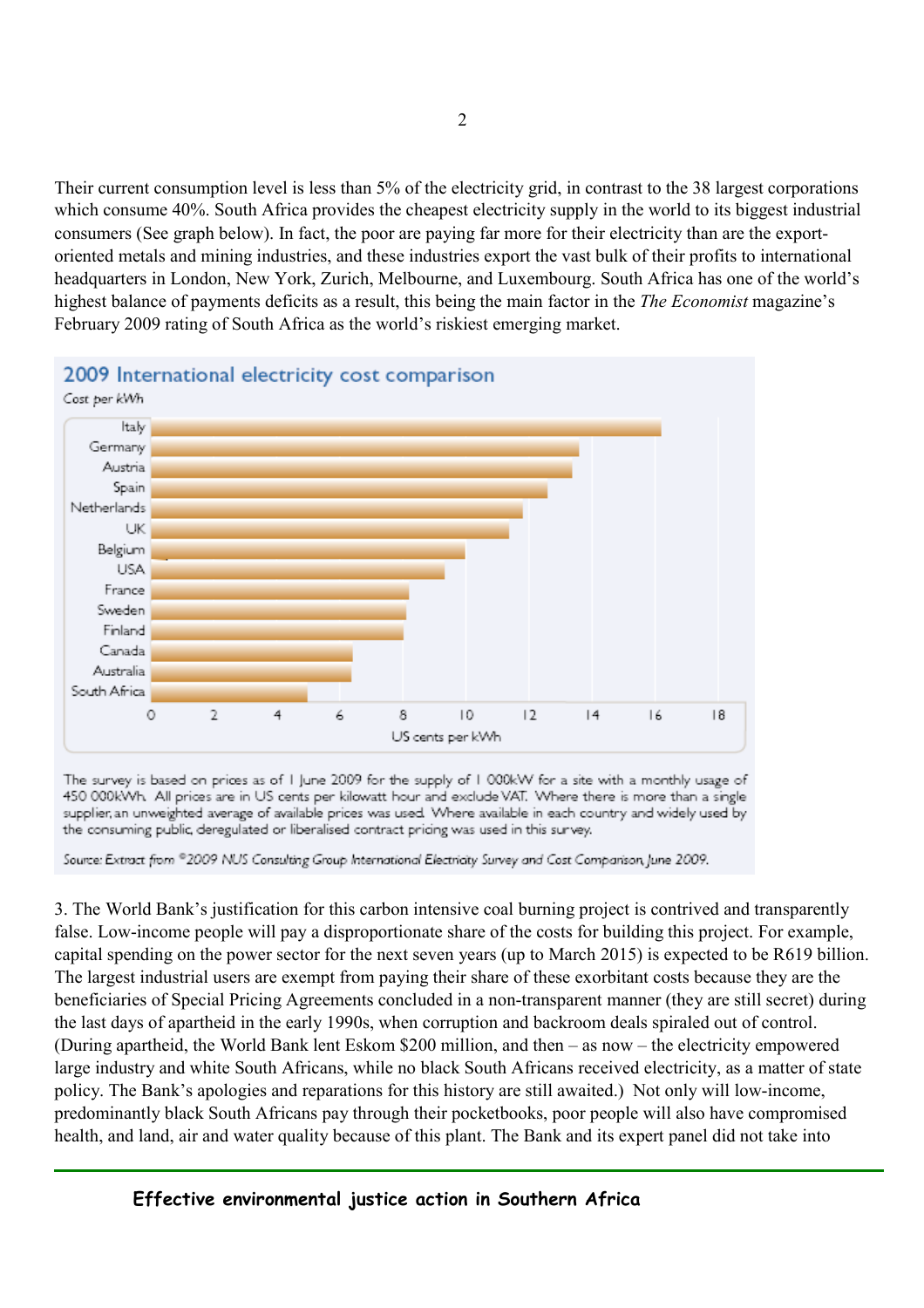account the extreme damages faced by residents of areas where forty new coal mines are expected to open (many on land stolen from black people during apartheid), by people in the vicinity of power plants, or by South Africans exposed to the now serious problem of mercury residues in the air, water and land caused by coal-fired electricity generation. This raises very important questions about the "real costs and benefits" of this project. The Bank overemphasis benefits in terms of "poverty alleviation", "energy security" and "economic growth"<sup>2</sup> whereas deliberately ignoring social and environmental costs associated with coal-fired power plants and associated coal mines.

4. The "Expert Panel"<sup>3</sup> report on the proposed Eskom loan released on the 18 February 2010, is flawed, yet it too raises doubts about the World Bank supporting a coal based Medupi plant without adequate compensating renewable energy development. They observe that Medupi will produce large quantities of carbon dioxide while  $CO<sub>2</sub>$  savings attributable to renewable projects that are part of the loan are "nowhere near commensurate" with the scale of Medupi's emissions. They note the substantial additional environmental penalties but fail to address the consequent financial and environmental burdens on poor people.

**5. Civil society organizations from South Africa, Africa and all over the world request that the World Bank Executive Directors vote NO on this loan, because it will neither alleviate poverty nor increase electricity access to poor, but will have the opposite impacts: increasing disconnections due to inability to pay, and increasing theft of electricity – and many more electrocutions – by those who are disconnected, plus more intense social protests by communities who are already protesting at the highest rate per person in the world (with police regularly reporting 8,000 protests/year even prior to the price increases).**  The World Bank claims that this loan will alleviate "energy poverty" in South Africa, because Eskom is reportedly increasing its 'free basic electricity' (FBE) from 50kWh to 70 kWh per household per month, a trivial amount considering that basic consumption requirements are typically in the 350 kWh/hh/month range, and large low-income families have larger needs (and moreover, many municipalities will not follow step to raise the existing inadequate level). After using this amount, low-income people typically pay more for a unit of electricity than the residents of rich areas and at least four times more than industry. The bottom 60% of South African households earn less than 15% of the average household income, thus South Africa has raced ahead of Brazil to become the most unequal large society in the world, with a rising Gini coefficient close to 0.70. Eskom has applied to the National Energy Regulator of South Africa (NERSA) for a price increase of 35% every year for three years to help raise funds for its expansion program, and received an average of 26% on the 24 February. Eskom has threatened to come back within this period for even larger amounts – its initial requests were in the range of an 80% annual increase. A typical black township household's electricity bills will nearly triple over the period 2008-2013 to become unaffordable to most South Africans. By any calculation, the World Bank's loan will not alleviate "energy poverty" in South Africa, but rather aggravate poverty worsen ongoing inequities in access to electricity. In order to pay back a US\$3.75 billion loan, South Africa will be required to export more, especially to compensate for any devaluation of South African currency (South Africa regularly experiences currency crashes of at least 15%, more than any other major country, including five since 1996). More devaluation is anticipated during the life of the loan, at a time when South Africa's internal financial markets remain highly liquid due to the low rate of investments by manufacturing capital and the crash of local real estate markets.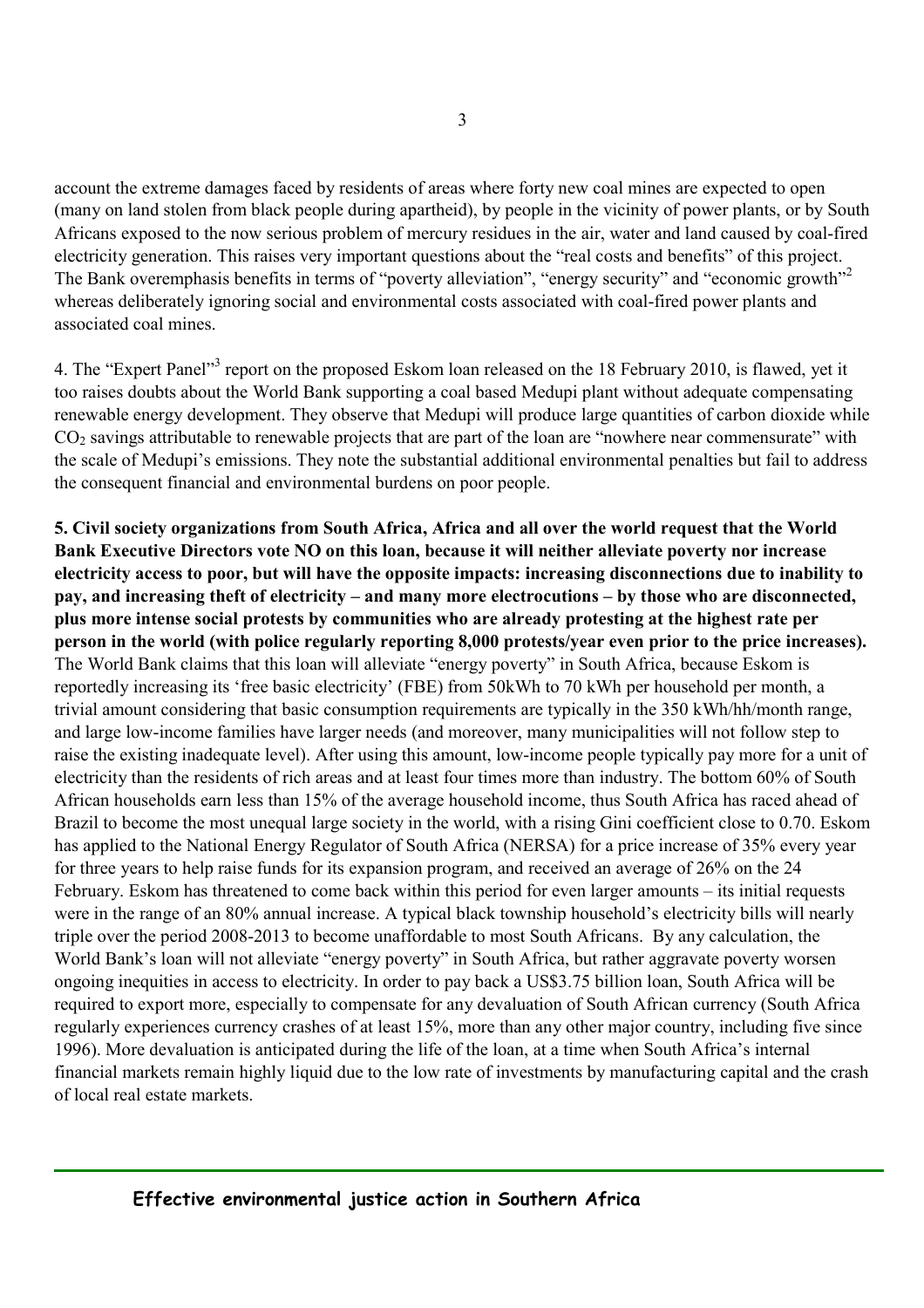**6. The World Bank loan will exacerbate greenhouse gas emission in Africa, and hence amplify South Africa's climate debt to the continent.** While the loan aims to expand power supply, it does so by almost doubling the power sector's  $CO<sub>2</sub>$  emissions by 2018. South Africa already has the distinction of being amongst the top global greenhouse gas emitters.  $CO<sub>2</sub>$  emissions for 2004 were estimated at 440-million tonnes with Eskom accounting for more than 40%. In the 2007-08, Eskom burnt in excess of 125-million tonnes (mt) of coal and emitted 223.6 mt of carbon, according to its 2008 Annual Report. Further, Eskom does not report methane emissions – and is reckoned to emit 2,267 tonnes (49,874 CO2e) or close to 60% of national methane emissions, which is 21 times more potent than carbon dioxide<sup>4</sup>. South Africa's energy sector is twenty times more CO2 intensive per unit of per capita GDP than even the USA's. This represents a vast climate debt that will have to repaid to victims of climate change across Africa, as financing mechanisms for this purpose are finally set up (SA is not yet contributing to the fast-track funding to Africa and small islands, but will be pressured by civil society to do so).

**7. The loan will open up 40 new coal mines to feed the Medupi plant and related projects.** Eskom is encouraging the development of 40 new coal mines in a country whose water table and air are being polluted by the coal industry, posing a grave threat to communities and environment. Eskom's consumption of water for cooling makes it South Africa's most wasteful user, and this in a drought-prone country with a long-term scarcity challenge. Acid mine drainage will result from these activities when water comes into contact with the exposed ore body of the coal mines leaving water high in dissolved metals and sulphates. Scientist Anthony Turton said that Mpumalanga's acid mine drainage problem was likely to erupt within the next 2 years. Wits University geologist Terence McCarthy said that the acid mine drainage from collieries, combined with the explosion of new coal mining applications could render Mpumalanga a "total wasteland" within a century. The increased sulphate levels in dams and rivers due to coal and gold mining has rendered the water unfit for human consumption.

**8. The loan documentation has not properly assessed the hidden costs of Medupi plant.** How great are those costs? A parallel calculation from Kosovo will assist us measuring the broad range of damages. In 2006, the IDA approved a grant for technical assistance to Kosovo for assessing the potential development of a new lignite fired power plant, among other things. According to Project Appraisal Document for the Kosovo project, the environmental costs (mostly due to health impacts of local air pollution) were around 0.8 eurocents/kWh for a 600 MW subcritical lignite-based plant, which adds about 20% more to the levelised cost of producing electricity from the lignite plant. The environmental cost analysis was based on a dispersion model from the University of Stuttgart, Germany, along with information from epidemiological studies<sup>5</sup>. A recent report by Environmental Defense Fund also supports these findings about the health costs of power plant emissions<sup>6</sup>. Yet, the World Bank has not indicated whether similar studies were conducted for the Medupi plant. If such studies were conducted, the Bank has not released any information about the results of these studies. Given that the Medupi plant is nearly eight times as large as the plant considered in the Kosovo study, it is clear that the cost of air pollution can be significant. Already health related costs due to air pollution in South African is estimated to be R4 billion annually towards the States expenditure.

**9. The loan does not consider carbon emissions pricing and alternative technologies.** A switching cost analysis of the impact of prices on carbon emissions is not conducted, or if conducted, the results are not

 **Effective environmental justice action in Southern Africa**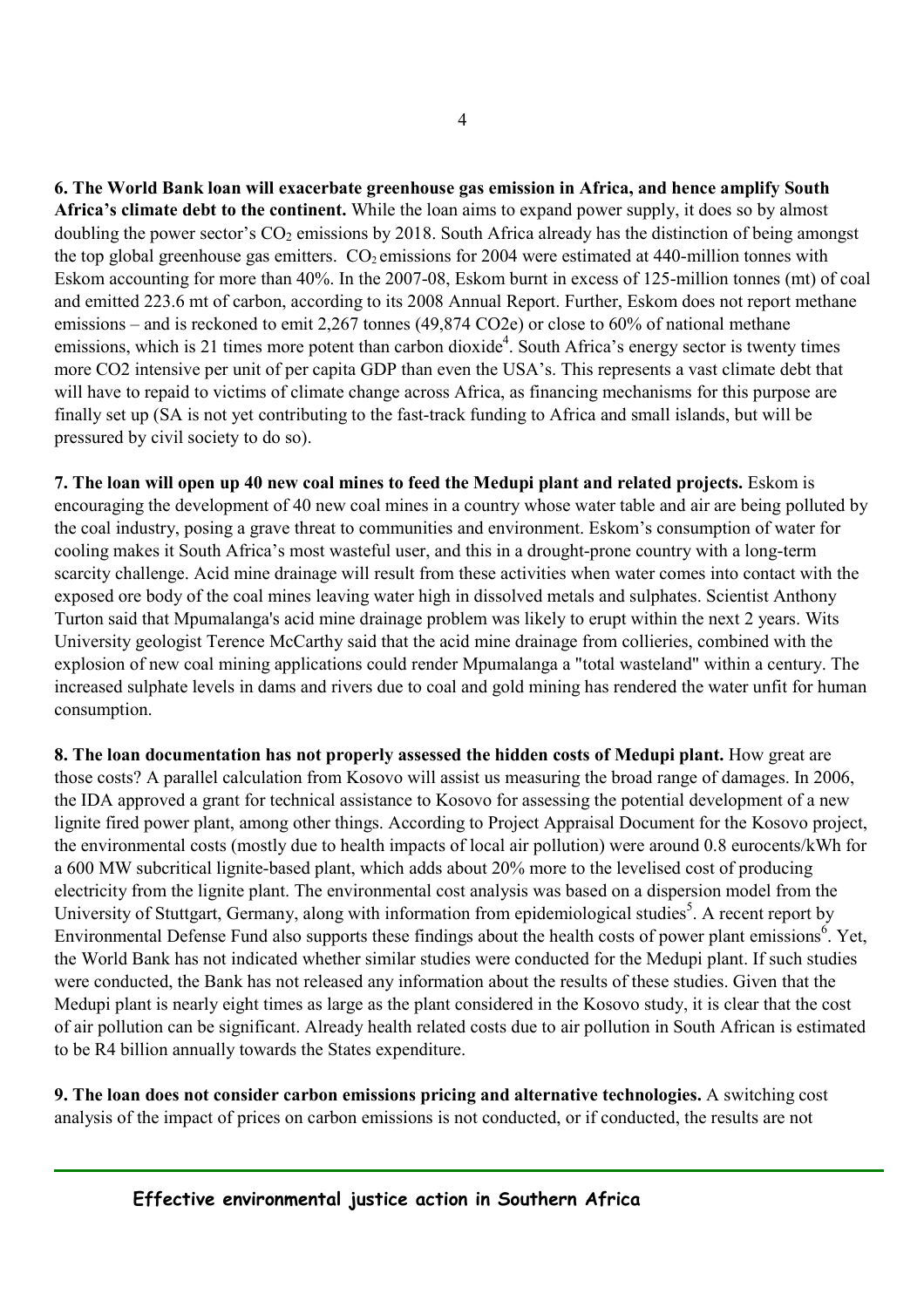publicly released. Hence, the public is not aware of what alternative technologies were compared against the Medupi plant, and if such alternatives are economic at low-to-moderate carbon emission prices. The cost of carbon emissions is another element of the socio-environmental cost of the Medupi plant that is not properly accounted for.

**10. 'Cleaner coal' and 'carbon capture and storage' are not in place, and are dubious at best**. The Bank claims that Medupi and other SA plants will be 'carbon capture storage ready'. But, in contrast, Eskom's top technical manager has testified, "… to be quite frank, no-one knows what that is at the moment." The Bank has not spelled out what being 'ready' means either. Futhermore, there is no meaning to the term 'cleaner coal' as applied to Eskom. In 2008, Eskom emitted nearly 2 million tonnes of sulphur dioxide, 1 million of tonnes nitrogen oxide and 50 thousand tonnes of particulates. Eskom has not installed effective sulphur scrubbers on any of its power stations. There are no mercury pollution control devises on any of their plants. Kusile was the first plant planned with sulphur scrubbers because it is located in an area that is already very heavily polluted, largely by Eskom power stations. Medupi was planned and will be built without sulphur scrubbers because that area was held to be insufficiently polluted. The World Bank now says that scrubbers will be retrofitted in 2018, six years after it comes on line. This implies that Medupi is neither using cleaner technologies nor is ready for carbon capture. Moreover, Medupi is located in a dry area and the water supply is not assured. Scrubbers are water-intensive and will add to the strain on supplies. It is assumed that recycled waste water will be piped from the Pretoria-Johannesburg conurbation but feasibility studies are yet done.

**11. The Bank did not consider alternatives to coal.** South Africa has a large and unused renewable energy potential. The World Bank allocates less than 7% of the loan to renewable energy. NERSA calculates that wind energy will be cheaper than coal by 2025 and concentrated solar power will be on a par with coal by 2030. These dates will be brought forward by the energy crunch. An alternative strategy based on renewables assumes that South Africa's economy shift from energy intensive to job intensive development. Renewable technologies create more jobs than coal fired plants. Wind, for example creates 12.6 jobs per GWh of power sent out as opposed to coal's 0.7 jobs. Moreover, the Bank did not consider the Demand Side Management alternative, especially the ending of Eskom Special Pricing Agreements. These are controversial, because on 24 February Eskom filed court papers alleging that Mr Jacob Maroga, the Eskom CEO with whom the Bank negotiated the loan (subsequently fired by the Eskom Board of Directors in November 2009), had not fulfilled his contractual responsibility for renegotiating these Special Pricing Agreements, with the likes of BHP Billiton, Anglo American, Arecelor Mittal, Alcan and other huge corporations. Most were originally negotiated during apartheid, and can be considered in the category of Odious Contracts. Without renegotiating the contracts to the Energy Intensive Users Group – 38 firms which receive 40% of South Africa's electricity at extremely low (undisclosed) rates – the Bank did not properly exhaust non-coal options for addressing South Africa's electricity crisis. (Nor did the expert panel the Bank hired to consider the loan, in spite of civil society suggestions that the panel do so.)

**12. The loan does not meet World bank's EIR and DCCSF criteria:** The Extractive Industries Review (EIR) commissioned by the Bank in 2000 found in 2004 that the World Bank's fossil energy projects had neither the intention nor the effect of achieving poverty alleviation, and that the Bank should 'phase out' fossil fuel financing. The Eskom project is no different. The Eskom loan does not even meet the goals envisioned in the Bank's "Development and Climate Change Strategy Framework", which allegedly guides the approval of any World Bank loan to future coal projects.